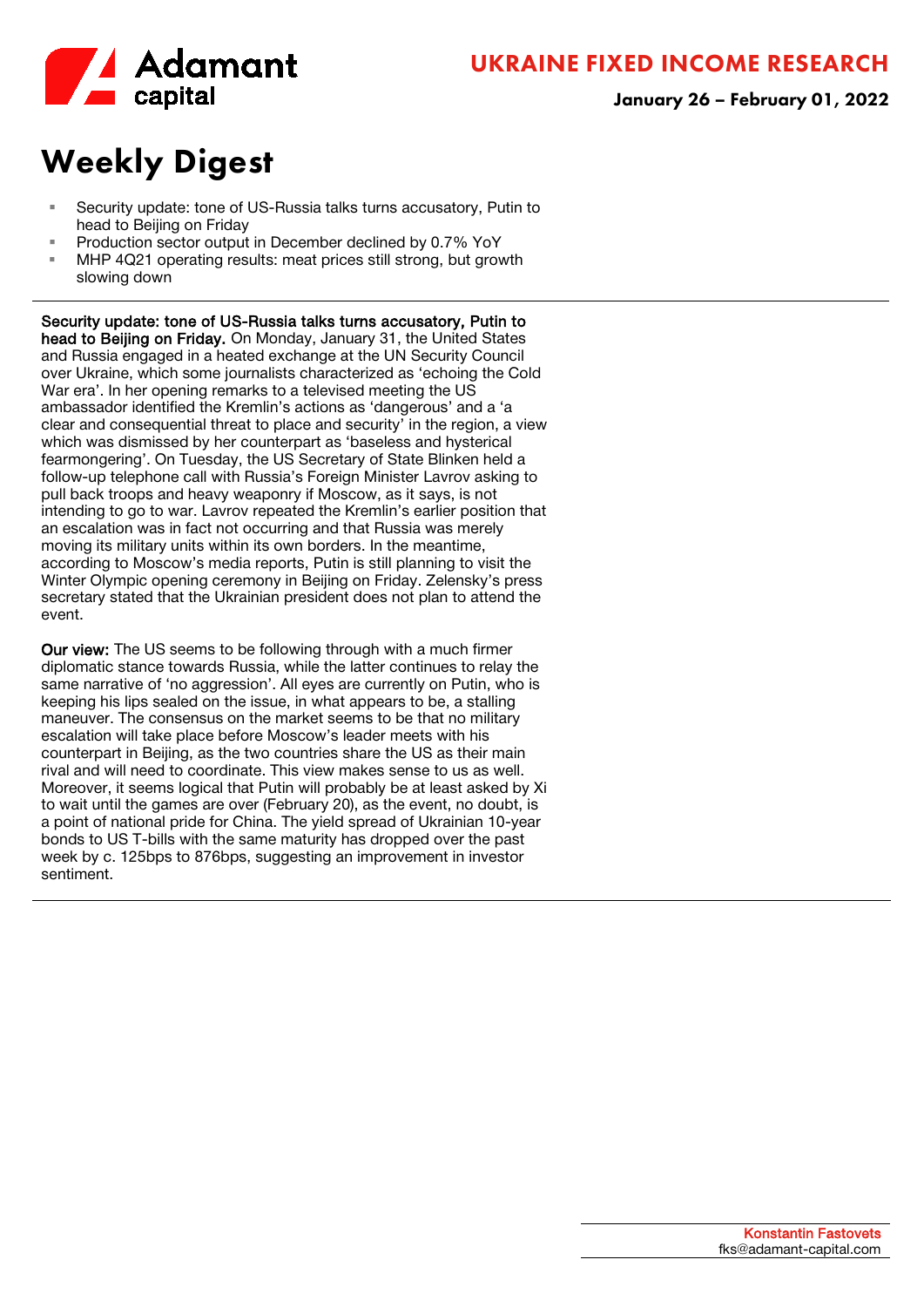### Production sector output in December declined by 0.7% YoY.

Industrials dropped by 1.0% (1.4% with seasonal adjustments) after being down by 0.2% (up 0.4% with SA) in November. Domestic trade volumes fell by an estimated 1.6%, as wholesale once again dragged down the overall indicator (-5.0% YoY). Retail growth also slightly decelerated to 5.1% YoY from 5.8% in the previous month. Agricultural output plummeted by 31.8%, reflecting the relative difference in December corn harvest tonnage. Transportation posted a 23% increase in passenger volumes along with a 3% drop in cargo turnover. Construction surged by 21.5%, mostly on the back of non-residential property works.

Our view: The overall output figure landed in line with expectations despite a significantly weaker contribution from agriculture. The latter occurred due to a quicker pace of corn harvesting versus 2020, which pushed the extra volumes (up by over 30% in total) towards November instead of December. This underperformance was, to our surprise, counterbalanced by exceptionally strong construction figures. Taking into account that the bulk of the additional production came from nonresidential properties, this effect was probably created by outsized central budget expenditures (a record UAH80bln was directed in December towards capex, according to State Treasury data). Other sectors performed generally in line with estimates. All in all, the data allows us to confirm our outlook on the 4Q21 and FY21 GDP dynamic at +7.9% and +3.7%, respectively. Whether or not this assessment is correct will become apparent already this Friday (February 4), when the SSSU will publish its preliminary findings.

Looking ahead towards 2022, we continue to believe that the economy is more likely to grow slower rather than faster as compared to 2021. One reason for this is that the agricultural sector is unlikely to repeat its record grain and oilseed harvest of c. 108mlnt (up 29% YoY). Another – is the slowdown in retail, where a low base effect is no longer present. Transportation, and possibly food processing, seem, in our view, to be the only visible drivers of growth so far. Our projection for next year's real GDP dynamic remains at +3.0%.

#### Real GDP growth vs the COI, past 5 quarters



Note: The Composite Output Index represents the weighted average wole. The composite calpar mask represents the wagrowth of industrial production, retail sales, wholesal transportation, and agricultural output Source: SSSU, Adamant Capital estimates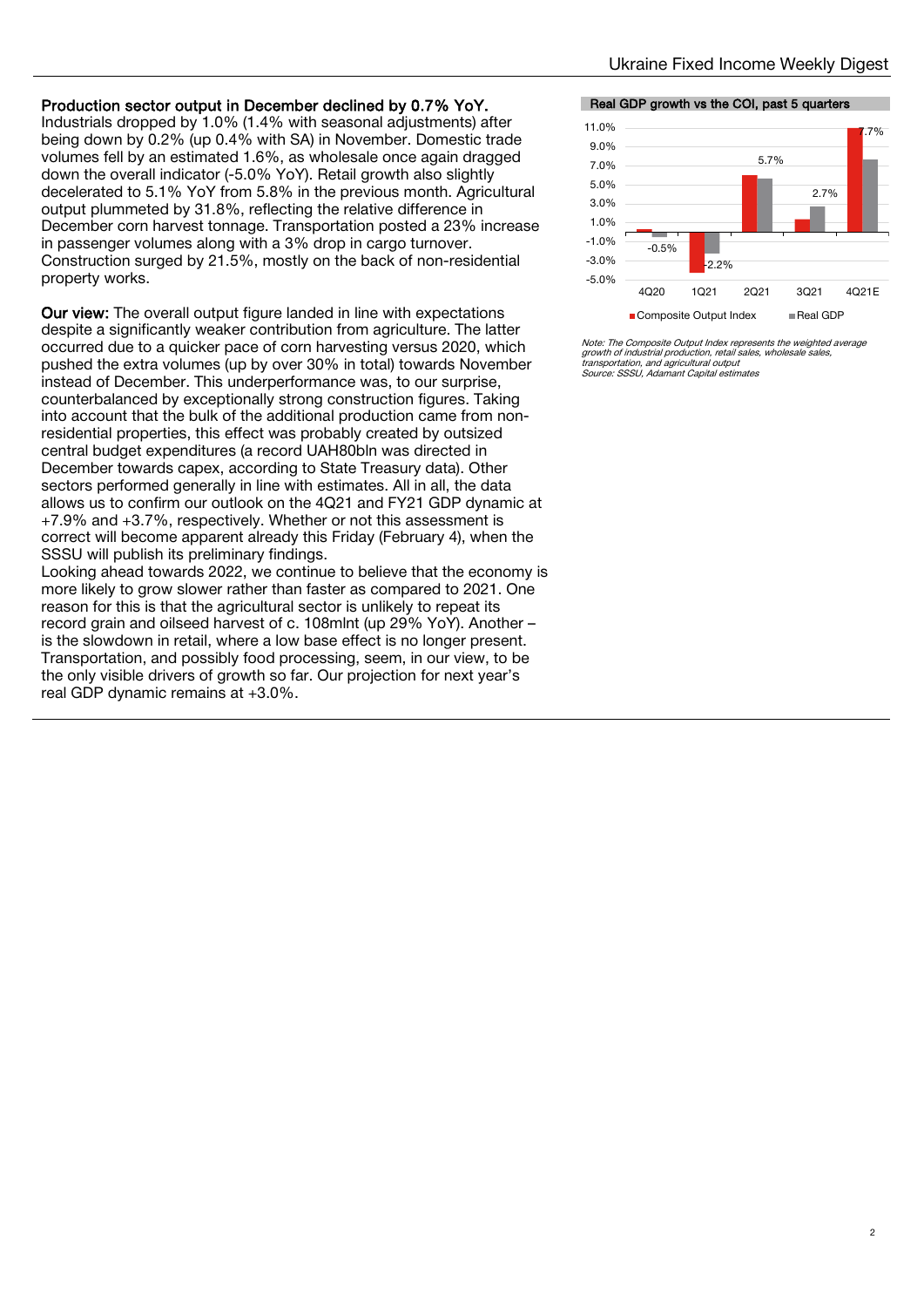### MHP 4Q21 operating results: meat prices still strong, but growth

slowing down. According to the company's press release published on January 27, the average selling price of chicken (for Ukrainian facilities) during the final quarter of the year amounted to \$1.72/kg, which is a 28% increase YoY and a 4% decline QoQ. The domestic market demonstrated a 31% YoY (-4% QoQ) jump in hryvnia terms. Output volumes gained 7%, while sales slightly lagged behind with a 3% increase, reflecting, once again, a drop in supply to local consumers. Exports surged by 11% in absolute terms to stand at 54% of total turnover by volume. The European segment (Perutnina Ptuj) demonstrated a 14% YoY bump to production volumes and a 9% uptick in euro-denominated prices. MHP also reported its final harvest data for corn and sunflower: net yields stand at 10.0 and 3.2 t/ha, respectively (up c. 78% and 14% YoY).

Our view: Meat price growth at Ukrainian facilities in 4Q21 turned out to be somewhat softer than anticipated. Taking into account that costs per kilo are likely to increase QoQ on the back of higher natural gas expenses, we think EBITDA/kg will contract to c. \$0.31 from \$0.43 in 3Q21. This implies a lower contribution to earnings from the segment than predicted by c. \$20mln. Together with other relatively minor tweaks, we have decided to downgrade our FY21 EBITDA estimate (excluding IAS 41, but including IFRS 16) by \$30mln to \$510mln (the result for 4Q21 alone stands at \$135mln). Furthermore, our EBITDA outlook for FY22 also experienced a moderate decline to \$460mln from \$500mln to reflect energy prices being elevated from a longer period than previously assumed. None of these changes, however, imply significant alterations to MHP's credit profile. Taking into account the current shape of the sovereign yield curve and the fact that the issuer continues to trade at a relative price premium to it, we maintain our 'Hold' recommendation on the name.

### MHP 4Q21 operating update

|                          | 4Q21 4Q20 |      |     | <b>YoY 3021</b> | റഹ      |
|--------------------------|-----------|------|-----|-----------------|---------|
| Poultry segment          |           |      |     |                 |         |
| Production, kt           | 203       | 190  | 7%  | 194             | 4%      |
| Sales to 3rd parties, kt | 180       | 175  | 3%  | 185             | $-3%$   |
| Exports, kt              | 105       | 95   | 11% | 109             | $-4%$   |
| share in sales, %        | 58%       | 54%  | 4pp | 59%             | $-1$ pp |
| Average price, UAH/kg    | 46.8      | 38.1 | 23% | 48.7            | $-4%$   |
| Average price, \$/kg     | 1.72      | 1.35 | 28% | 1.79            | $-4%$   |
| European segment         |           |      |     |                 |         |
| Production, kt           | 28        | 25   | 14% | 30              | $-6%$   |
| Sales to 3rd parties, kt | 18        | 15   | 18% | 20              | $-10%$  |
| Average price, EUR/kg    | 2.70      | 2.48 | 9%  | 2.65            | 2%      |

Source: Company data, Adamant Capital estimates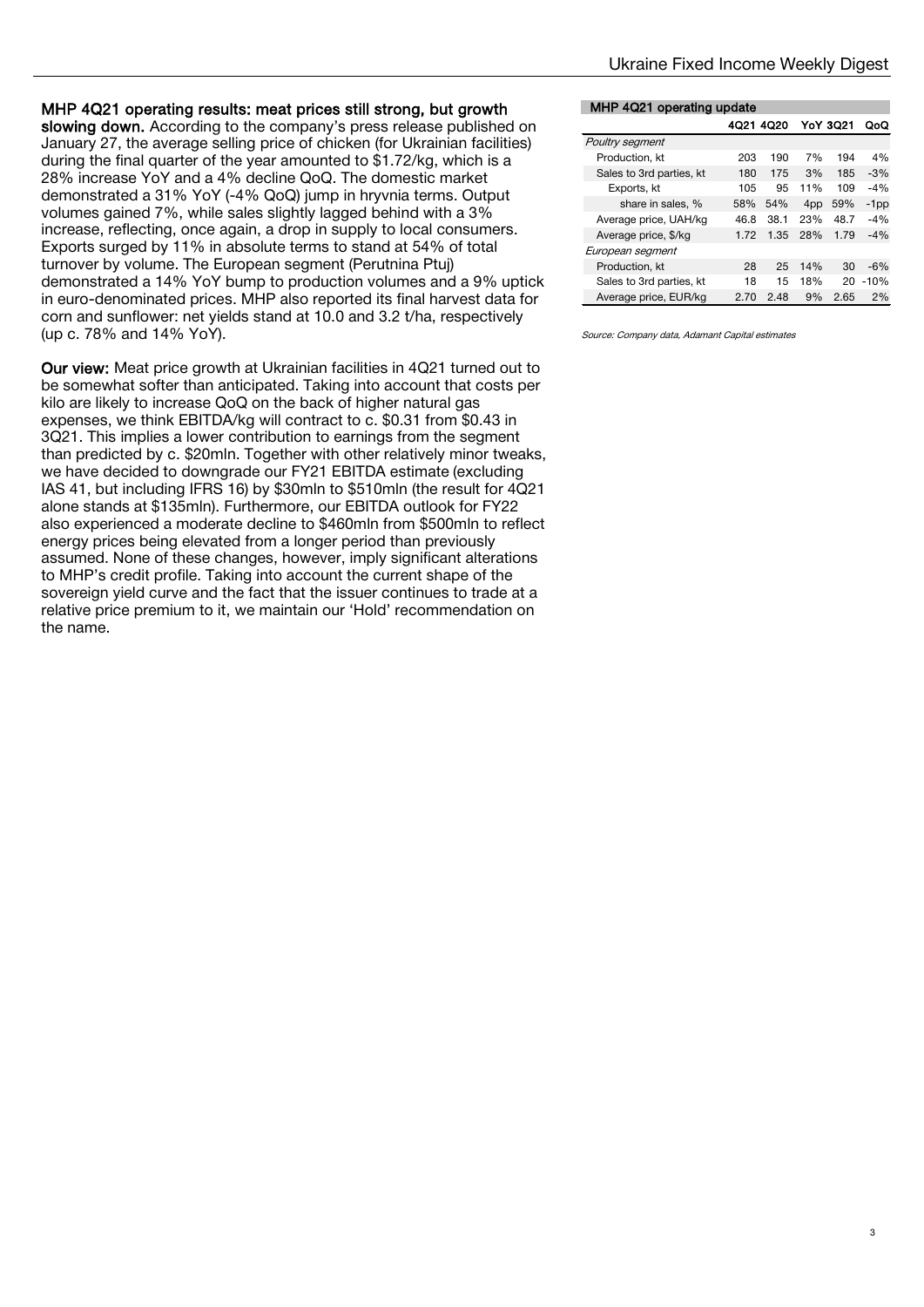### Appendix





Local market liquidity (as measured by the aggregate amount of NBU correspondent accounts and investment CDs) has decreased by UAH 28.41bln to UAH 190.9bln over the last week. On February 1 the Ministry of Finance conducted local hryvnia bond denominated placements maturing in July 2022 and February 2024 with yields of 11.50% and 13.00% respectively. Dollar denominated bonds maturing in February 2023 with yield of 3.70%. In total, an equivalent of UAH 0.21bln was raised as a result.

The UAH/USD interbank rate over the last week appreciated by 1.64%, starting out with 28.36 and ending at 28.83.







Source: NBU, Bloomberg, Adamant Capital estimates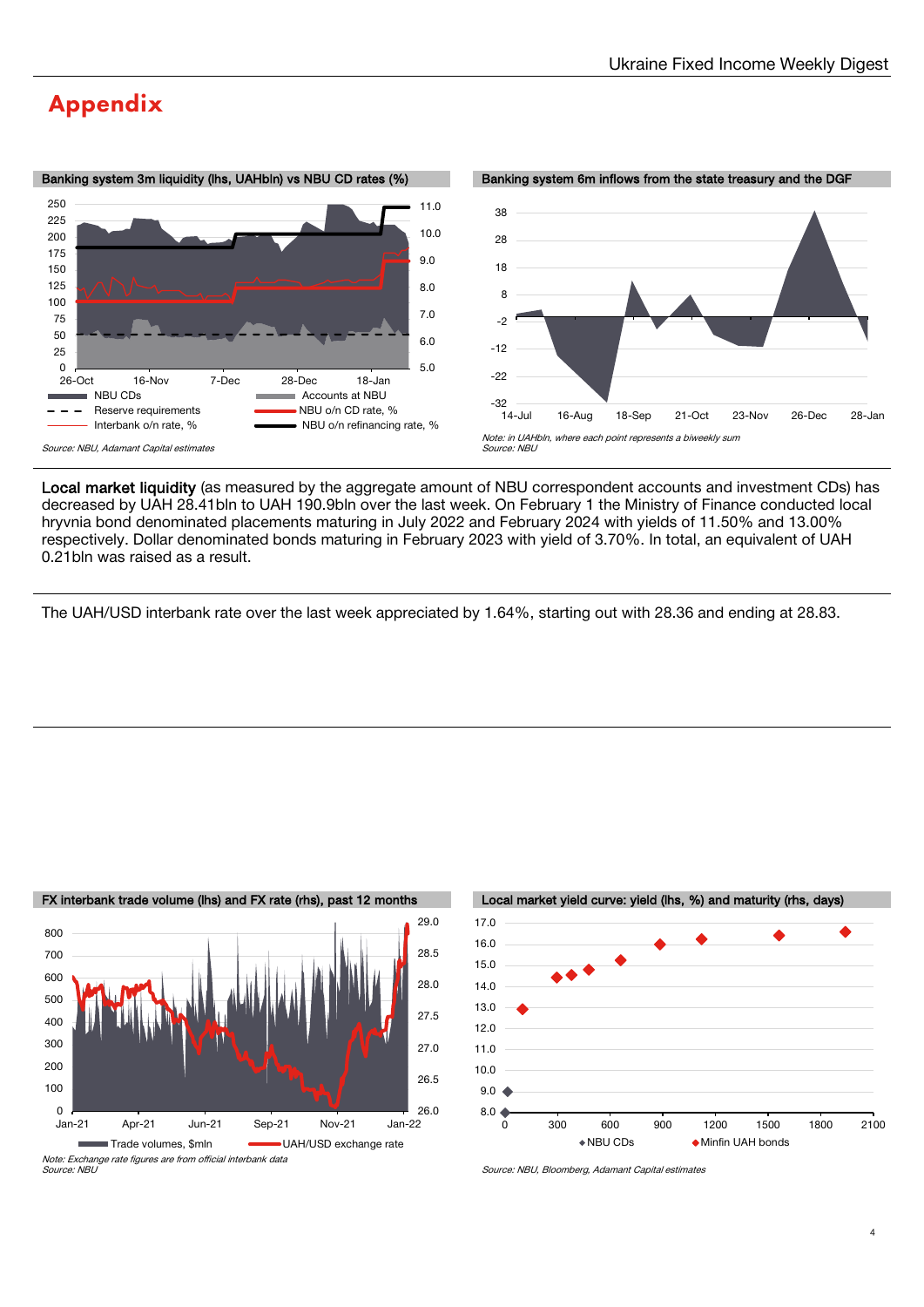



Source: Bloomberg, Adamant Capital estimates Source: Bloomberg, Adamant Capital estimates



(2) Includes USAID guarantees Source: Bloomberg, Adamant Capital estimates



Note: Rebased to 1. Indexes used: HRC spot (FOB Black Sea); China Iron Ore 62% Fe; Wheat Futures (Black Sea); Brent Crude Oil Futures; Corn Futures (Black Sea), Dutch TTF Gas Futures Source: Bloomberg, Adamant Capital estimates

State and NBU next 12m FX debt repayment schedule, \$bln State and NBU FX debt repayment schedule 2021-31, \$bln



(1) Debt of state owned enterprises

(2) Includes USAID guarantees Source: Bloomberg, Adamant Capital estimates





Source: NBU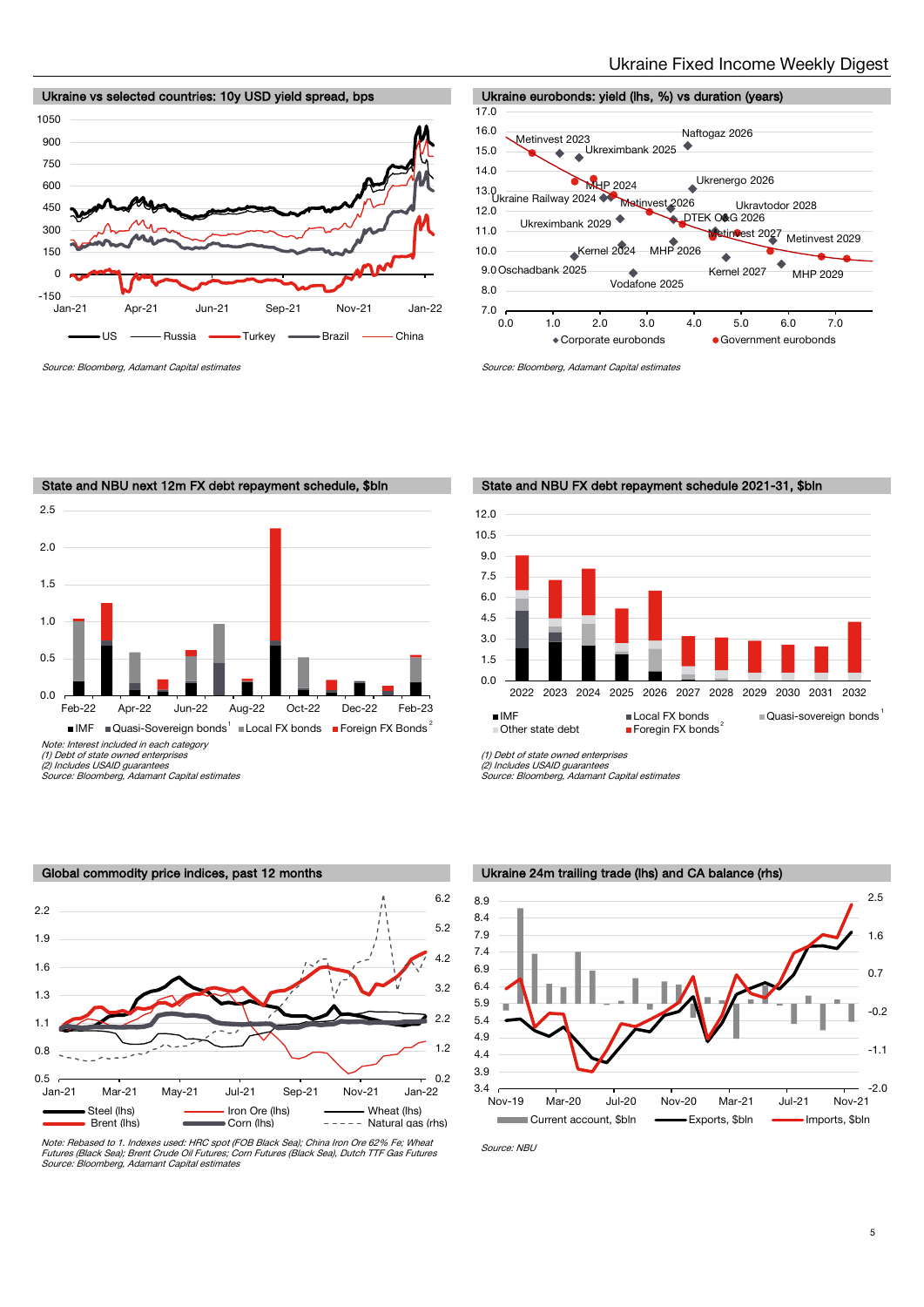| Key macroeconomic indicators                         |         |         |             |             |        |        |         |         |
|------------------------------------------------------|---------|---------|-------------|-------------|--------|--------|---------|---------|
|                                                      | 4Q20    | 2020    | <b>1Q21</b> | <b>2Q21</b> | 3Q21   | 4Q21E  | 2021E   | 2022E   |
| Real GDP growth, YoY                                 | $-0.5%$ | $-4.0%$ | $-2.2%$     | 5.7%        | 2.4%   | 7.7%   | 3.7%    | 3.0%    |
| Nominal GDP, UAHbln                                  | 1,301   | 4,192   | 1,009       | 1,169       | 1,494  | 1,794  | 5,466   | 6,474   |
| Nominal GDP, \$bln                                   | 46      | 155     | 36          | 42          | 56     | 68     | 201     | 226     |
| GDP deflator growth YoY, %                           | 17.5%   | 9.8%    | 20.7%       | 26.4%       | 25.5%  | 28.0%  | 25.7%   | 15.0%   |
| Period average CPI YoY, %                            | 3.8%    | 2.7%    | 7.4%        | 9.1%        | 10.5%  | 10.1%  | $9.4\%$ | $7.7\%$ |
| End of period CPI YoY, %                             | 5.0%    | 5.0%    | 8.5%        | 9.5%        | 11.0%  | 10.3%  | 10.3%   | 7.0%    |
| Consolidated budget deficit, % of GDP <sup>1</sup>   | 5.3%    | 5.3%    | 4.9%        | 5.1%        | 3.1%   | 3.5%   | 3.5%    | 3.0%    |
| Broad public sector deficit, % of GDP <sup>2</sup>   | 6.5%    | 6.5%    | 6.2%        | 6.3%        | 4.6%   | 3.8%   | 3.8%    | 3.5%    |
| Public debt as % of LTM GDP, UAH                     | 60.9%   | 60.9%   | 57.8%       | 54.2%       | 49.2%  | 50.5%  | 50.5%   | 54.0%   |
| Public external debt as % of LTM GDP, \$3            | 34.8%   | 34.8%   | 33.2%       | 32.6%       | 29.5%  | 28.8%  | 28.8%   | 27.3%   |
| Total external debt, \$bln                           | 126     | 126     | 123         | 125         | 125    | 127    | 127     | 134     |
| Export of goods and services, \$bln                  | 17.3    | 60.6    | 16.3        | 19.2        | 21.8   | 23.0   | 80.3    | 85.0    |
| Import of goods and services, \$bln                  | 17.8    | 62.3    | 17.1        | 18.3        | 22.3   | 25.4   | 83.1    | 89.5    |
| Trade balance, \$bln                                 | $-0.5$  | $-1.7$  | $-0.8$      | 0.9         | $-0.5$ | $-2.4$ | $-2.8$  | $-4.5$  |
| Current account, \$bln                               | 0.7     | 5.3     | $-0.9$      | 0.2         | $-0.8$ | $-1.4$ | $-2.8$  | $-4.0$  |
| Financial account, \$bln <sup>4</sup>                | $-0.9$  | 4.6     | $-0.1$      | 0.2         | $-2.0$ | $-2.1$ | $-5.1$  | $-8.5$  |
| End of period NBU reserves, \$bln                    | 29.1    | 29.1    | 27.0        | 28.4        | 28.7   | 30.5   | 30.5    | 35.0    |
| Average interbank exchange rate, UAH/\$ <sup>5</sup> | 28.3    | 27.0    | 27.9        | 27.6        | 26.9   | 26.5   | 27.2    | 28.6    |
| EOP interbank exchange rate, UAH/\$                  | 28.2    | 28.2    | 27.8        | 27.2        | 26.6   | 27.5   | 27.5    | 28.9    |
| EOP key policy rate NBU, %                           | 6.0%    | 6.0%    | 6.5%        | 7.5%        | 8.5%   | 10.0%  | 10.0%   | 10.5%   |
|                                                      |         |         |             |             |        |        |         |         |

(1) Includes net loans given out to state enterprises from the central budget<br>(2) Includes quasi-fiscal expenditures such as the recapitalization of Naftogaz, state banks, and the DGF. Also accounts for state guarantees.<br>(

#### Indicative eurobond prices, yields, and recommendations

| Bond name                | Recommendation | Rec date                 | Coupon | Maturity      | <b>Bid Yield</b> | <b>Bid Price</b> | 1 week $\Delta$ | Dur, yrs | Out, \$min |
|--------------------------|----------------|--------------------------|--------|---------------|------------------|------------------|-----------------|----------|------------|
| Ukraine 2023             | Hold           |                          | 7.8    | Sep-23        | 13.5             | 92.1             | 3.9             | 1.5      | 1,355      |
| Ukraine 2024             | Hold           | $\sim$                   | 9.0    | Feb-24        | 13.6             | 92.1             | 6.2             | 1.9      | 750        |
| Ukraine 2027             | Hold           | $\overline{\phantom{a}}$ | 7.8    | Sep-27        | 10.7             | 87.8             | 4.8             | 4.4      | 1,307      |
| Ukraine 2028             | Hold           |                          | 9.8    | Nov-28        | 10.9             | 94.5             | 7.9             | 4.9      | 1,600      |
| Ukraine 2032             | Hold           | $\overline{\phantom{a}}$ | 7.4    | Sep-32        | 9.7              | 84.6             | 7.1             | 6.7      | 3,000      |
| DTEK Energy 2027         | Buy            | 24-Nov-21                | 5.0    | $Dec-27$      | 23.2             | 49.9             | 0.0             | 4.1      | 1,645      |
| Kernel 2024              | Hold           | 25-Jan-22                | 6.5    | Oct-24        | 10.3             | 91.2             | $-0.1$          | 2.5      | 300        |
| Kernel 2027              | Hold           | 25-Jan-22                | 6.8    | Oct-27        | 9.7              | 87.3             | 1.8             | 4.7      | 300        |
| Metinvest 2023           | Hold           | 05-Oct-21                | 7.8    | Apr-23        | 14.9             | 92.3             | $-1.1$          | 1.1      | 195        |
| Metinvest 2025 (EUR)     | Hold           | 05-Oct-21                | 5.6    | Jun-25        | 9.9              | 88.0             | 0.9             | 3.1      | 333        |
| Metinvest 2026           | Hold           | 05-Oct-21                | 8.5    | Apr-26        | 12.1             | 88.2             | 0.5             | 3.5      | 648        |
| Metinvest 2027           | Hold           | 05-Oct-21                | 7.7    | Oct-27        | 11.0             | 86.1             | 0.7             | 4.4      | 333        |
| Metinvest 2029           | Hold           | 05-Oct-21                | 7.8    | Oct-29        | 10.5             | 85.6             | 0.2             | 5.7      | 500        |
| MHP 2024                 | Hold           | 01-Feb-22                | 7.8    | $May-24$      | 12.7             | 90.5             | 0.0             | 2.1      | 500        |
| MHP 2026                 | Hold           | 01-Feb-22                | 7.0    | Apr-26        | 10.5             | 88.3             | $-0.3$          | 3.6      | 550        |
| MHP 2029                 | Hold           | 01-Feb-22                | 6.3    | Sep-29        | 9.4              | 83.3             | 0.5             | 5.9      | 350        |
| Naftogaz 2022            | Buy            | 14-Dec-21                | 7.4    | $Jul-22$      | 31.2             | 90.4             | $-0.5$          | 0.5      | 335        |
| Naftogaz 2024 (EUR)      | Buy            | 14-Dec-21                | 7.1    | $Jul-24$      | 20.3             | 76.2             | 0.1             | 2.2      | 672        |
| Naftogaz 2026            | Buy            | 14-Dec-21                | 7.6    | <b>Nov-26</b> | 15.3             | 74.7             | $-0.7$          | 3.9      | 500        |
| Oschadbank 2023          | Buy            | 9-Nov-21                 | 9.4    | Mar-23        | 23.5             | 92.6             | 2.2             | 0.5      | 140        |
| Oschadbank 2025          | Buy            | 9-Nov-21                 | 9.6    | Mar-25        | 9.7              | 99.8             | 0.0             | 1.5      | 200        |
| Ukraine Railway 2024     | Buy            | 12-Oct-21                | 8.3    | $Jul-24$      | 12.7             | 90.9             | 0.0             | 2.2      | 595        |
| Ukravtodor 2028          | Hold           | 22-Jun-21                | 6.3    | <b>Jun-28</b> | 11.7             | 78.1             | 3.3             | 4.7      | 700        |
| Ukreximbank 2022         | Buy            | 9-Nov-21                 | 9.6    | Apr-22        | 27.9             | 95.8             | 0.3             | 0.2      | 104        |
| Ukreximbank 2025         | Buy            | 9-Nov-21                 | 9.8    | $Jan-25$      | 14.7             | 92.9             | 0.0             | 1.6      | 192        |
| Ukreximbank 2029         | Buy            | 9-Nov-21                 | 9.9    | $Dec-29$      | 11.6             | 91.4             | 0.8             | 2.4      | 100        |
| Vodafone 2025            | Hold           | 16-Nov-21                | 6.2    | Feb-25        | 8.9              | 93.0             | 1.2             | 2.7      | 451        |
| <b>DTEK O&amp;G 2026</b> | Buy            | 19-Oct-21                | 6.8    | Dec-26        | 11.6             | 82.3             | 0.4             | 3.6      | 425        |

Note: all bonds are rated in relation to the sovereign, which is assumed to have a 'Hold' rating Source: Bloomberg, Adamant Capital estimates

| Fixed Income one-week event calendar         |       |       |  |  |  |  |  |  |
|----------------------------------------------|-------|-------|--|--|--|--|--|--|
| Event                                        | Type  | Date  |  |  |  |  |  |  |
| SSSU - Preliminary estimate of 4Q21 real GDP | Exact | 4-Feb |  |  |  |  |  |  |
| NBU - International reserves monthly data    | Exact | 7-Feb |  |  |  |  |  |  |